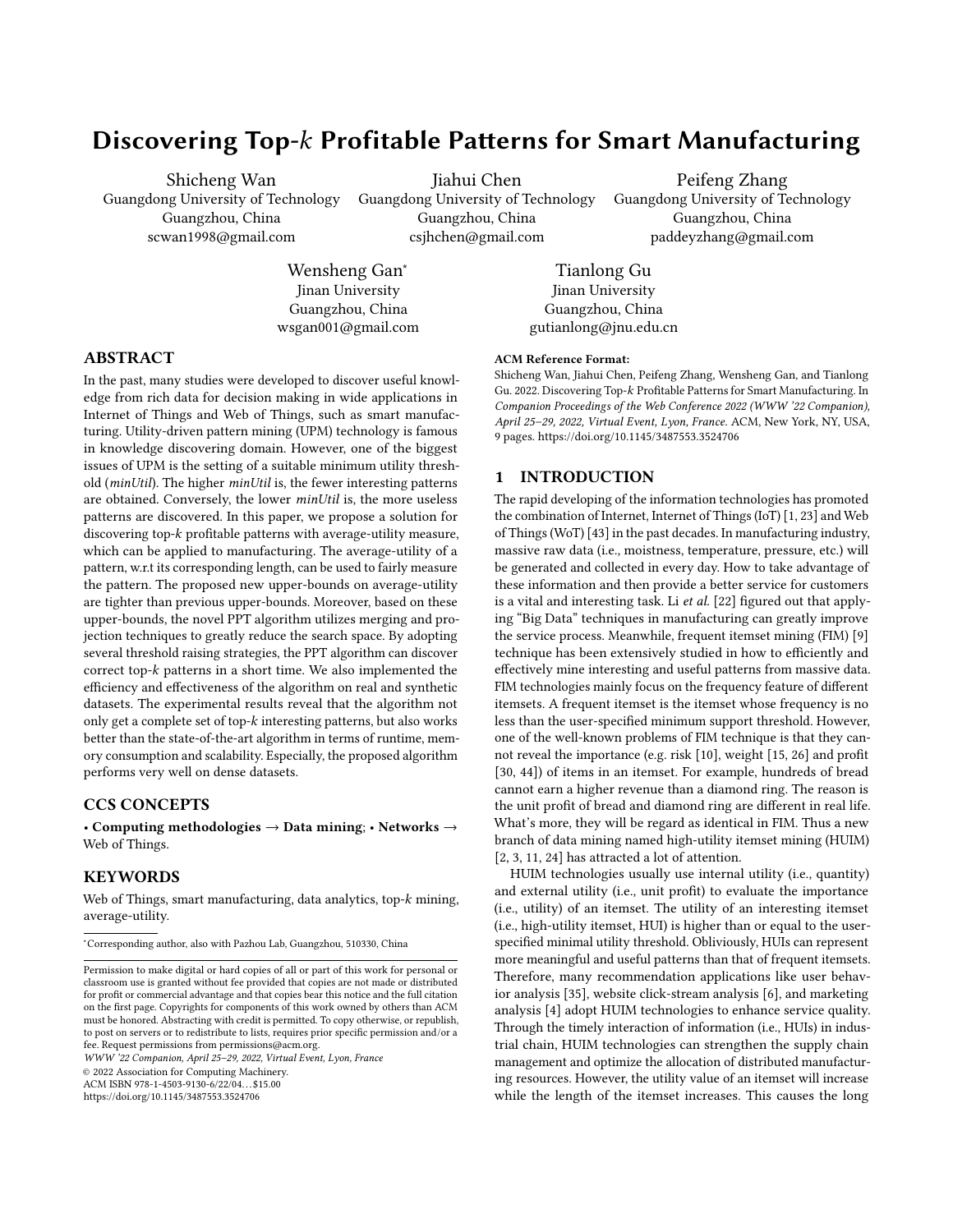itemsets may have advantage over these short itemsets in terms of utility [\[33\]](#page-8-4). For example, the utility of the product combination "desktop computer", "mouse" and other computer accessories usually is larger than that of a single product "laptop". Hence, it is not suitable for mining HUIs with different lengths by the same threshold. Fortunately, average-utility measurement [\[17\]](#page-7-14) can reveal the utility effect of combining several items accurately. The "average" means the utility of a pattern should be divided by its length. Hence high average-utility mining (HAUIM) [\[18,](#page-7-15) [19,](#page-7-16) [34\]](#page-8-5) technologies can more objectively assess the utility of itemsets with different lengths.

Nevertheless, compared with FIM and HUIM technologies, HAUIM is more complicated because the anti-monotonic property in FIM and HUIM cannot be directly adopted in average-utility. How to determine the super-itemsets of a high average-utility itemset (HAUI for short) are HAUIs or not is a difficult challenge. To solve this issue, Hong et al. [\[17\]](#page-7-14) proposed average-utility upper-bound (abbreviated as auub) which has the downward closure property (antimonotonic). It uses maximum utilities of itemset in transactions to ensure the calculation result be higher than or equal to the real average-utility of the itemset. In addition, another inevitable limitation of FIM, HUIM and HAUIM technologies is how to find a suitable threshold. In most cases, users have to do experiments many times to get an appropriate threshold value. This is disturbing and wasting time. Therefore, a solution of this problem is mining top-k frequent itemsets [\[21\]](#page-7-17), top-k HUIs [\[5,](#page-7-18) [16\]](#page-7-19), and top-k HAUIs [\[39\]](#page-8-6), respectively. The parameter  $k$  represents the number of interesting itemsets a user requires. What's more, there are several challenges in top-k HAUIM: 1) due to the threshold is initialized as 0 or 1, how to raise the threshold value quickly and accurately is a difficult task; 2) the pruning strategies of HUIM cannot be directly utilized in HAUIM because of average concept; and 3) the traditional auub is so loose that massive unpromising itemsets generating. To author's best knowledge, there is still lack of studies about top-k HAUIM technologies. For brevity, there is only the TKAU algorithm proposed by Wu *et al.* [\[39\]](#page-8-6). Though they proposed several novel upper-bounds which are tighter than that of traditional HAUIM algorithms, it will generate massive list structures when the number of distinct items increases. More importantly, their redundant join operation may slow down the mining process.

In view of this, we propose a novel algorithm for discovering top $k$  Profitable Patterns with average-uTility (PPT for short), and this algorithm can be applied into various applications in WoT [\[43\]](#page-8-1), such as smart manufacturing. It is an efficient pattern-growth method which uses depth-first mechanism to search the top-k HAUIs. The major contributions of our study are summarized as follows:

- Two effective technologies, called database projection and transaction merging, are adopted to reduce the search space when the algorithm mines top- $k$  HAUIs.
- Two novel upper-bounds named local average-utility and maximum average-utility are proposed, and their corresponding pruning strategies are utilized to improve the performance of the novel algorithm.
- Two strategies (RAU and RUC) are utilized to raise the minimum average-utility threshold effectively. These strategies can ensure the accuracy of final results and help cutting low average-utility itemsets in search space effectively.

• In order to make comparison between PPT and TKAU, we did various experiments on several real and synthetic datasets. The experimental results show that PPT is more efficient than TKAU in terms of execution time and memory usage.

The remaining content of this paper is organized as follows: related works on traditional and top-k high average-utility mining are introduced in Section [2.](#page-1-0) Section [3](#page-2-0) introduces some basic preliminaries and the problem statement of top-k HAUM. Furthermore, the pruning strategies and pseudo-code of the PPT algorithm are proposed in Section [4.](#page-2-1) The experimental results and analysis are presented in Section [5.](#page-5-0) Finally, Section [6](#page-6-0) presents conclusion and future work.

## <span id="page-1-0"></span>2 RELATED WORK

In this section, we discuss the relationship between Web of Things and data mining technique, and then briefly review some studies about top-k itemset mining technologies with average-utility factor.

#### 2.1 Web of things and data mining

Internet of Things (IoT) [\[1,](#page-7-0) [23\]](#page-7-1) and Web of Things (WoT) [\[43\]](#page-8-1) have been more and more popular to collect sensing data and build intelligent services and applications."Cloud Manufacturing" (abbreviated as CMfg) is a new manufacturing paradigm developed from existing cloud computing, IoT, and virtualization technologies [\[29,](#page-7-20) [41\]](#page-8-7). Due to the on-demand manufacturing service, CMfg system aims to provide products with high utility value, low cost, and global manufacturing services. Forecasting results and then automatically achieve dynamic production is one of the highlights of CMfg systems [\[40\]](#page-8-8). Given a simplified example that a manufacturer has offered a group of computers to retailers, manufacture can easily obtain the sale volume of computer and adjust shipments in time. This means retails no longer need to purchase equipment and other resources, by consulting through the public platform to buy and lease manufacturing capacity. However, an accurate sales analysis rather than a massive sales record can give manufacturers a lot of help in making decision on whether they should prepare for production in advance. Besides, enormous amounts of raw data are generated in manufacturing industry [\[7\]](#page-7-21). How to take advantage of these information is a valuable issue in WoT and data mining. Fortunately, data mining technique, such as interesting pattern discovery from database [\[12,](#page-7-22) [14,](#page-7-23) [25\]](#page-7-24), aims to discover knowledge in big data, which effectively offers data analysis and prediction services. Thus, along with the previous content, applying UPM algorithms, especially high average-utility itemset mining (HAUIM for short) technology, into Web of Things is feasible.

#### 2.2 Top-k high average-utility itemset mining

So far, many utility-driven mining algorithms [\[11,](#page-7-10) [13,](#page-7-25) [16\]](#page-7-19) have been developed. As mentioned above, most of them have to scan database repeatedly. This case will wast a lot of runtime and memory. Since Hong et al. [\[17\]](#page-7-14) firstly developed high average-utility concept, a multitude of investigators have hastened to improve HAUI technologies [\[18,](#page-7-15) [19,](#page-7-16) [27,](#page-7-26) [34,](#page-8-5) [38,](#page-8-9) [42\]](#page-8-10). However, a slight increase or decrease of the minimum average-utility threshold will cause a significance variation of the number of itemsets visited [\[37\]](#page-8-11). As we describe in previous section, how to obtain a suitable minimum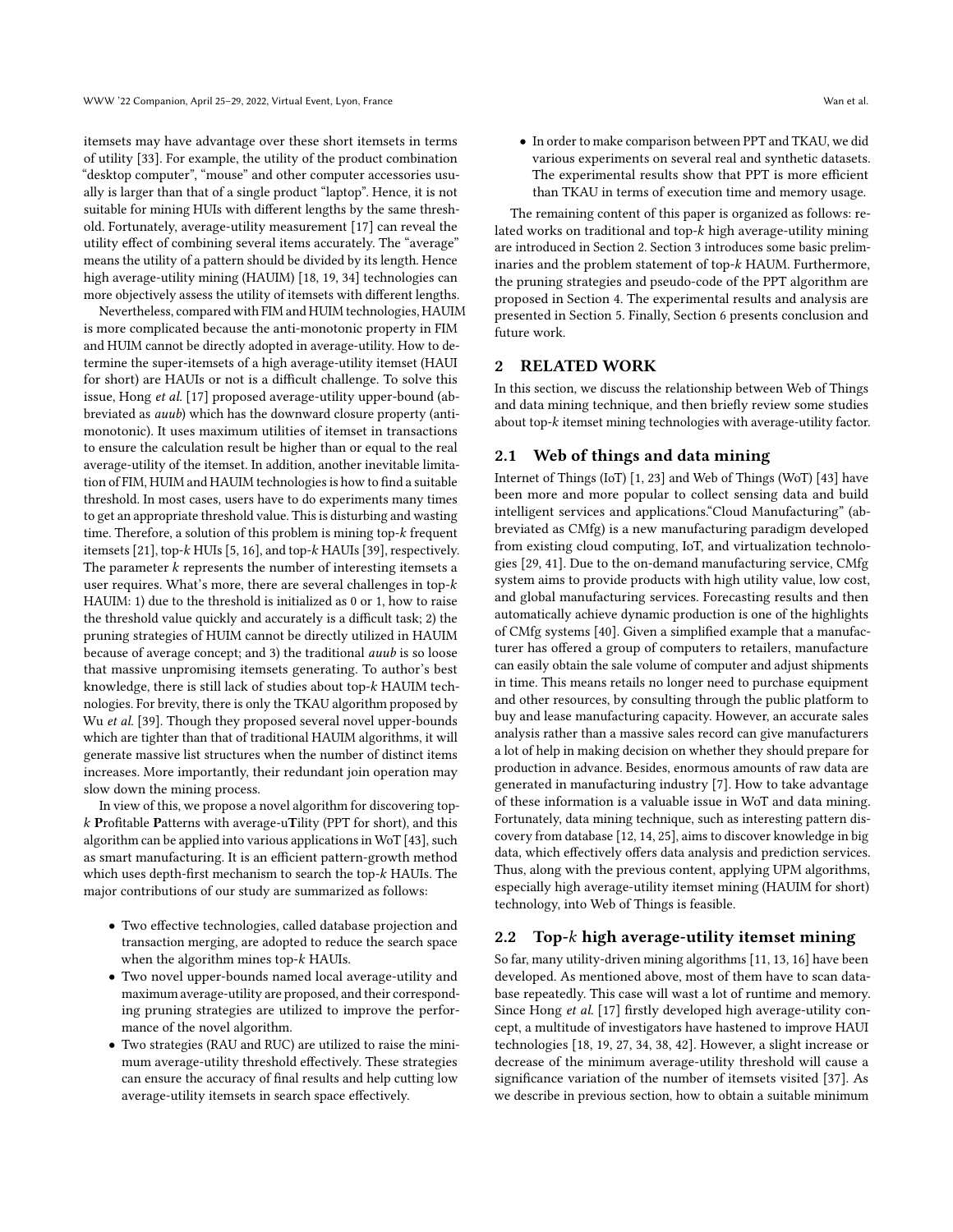utility (minUtil) threshold is a disturbing problem. In traditional top-k high-utility itemset mining (HUIM) domain, all approaches use parameter k instead of minUtil to obtain the desired itemsets. In top-k HUIM algorithms, the minUtil will be initial as 0 or 1. Thus, the *minUtil* raising strategy plays a key role during the mining process. For example, a list-based algorithm called TKO [\[36\]](#page-8-12) used PE-matrix structure to raise minUtil. Moreover, the utility of promising itemsets during mining process are also considered as new minUtil values. This useful method has been applied in the following top-k HUIM technologies [\[5,](#page-7-18) [8,](#page-7-27) [16\]](#page-7-19).

At the same time, inspired by traditional top-k HUIM, Wu et al. [\[39\]](#page-8-6) first proposed a novel depth-first mechanism technology named TKAU to solve the threshold setting issue of traditional HAUIM. TKAU relies on a new list structure called AUO-List to compactly store itemset information. An efficient pruning strategy based on local maximum average-utility upper-bound is used to reduce the number of unpromising itemsets before constructing their AUO-Lists. Another utilized pruning strategy (named EMUP) helps the algorithm perform well in sparse dataset. Meanwhile, TKAU also adopts several threshold raising strategies like RIU, CAD and EPBF. Especially, the CAD is a revision of CUD strategy employed by the KHMC algorithm [\[8\]](#page-7-27). It can raise the current threshold by the average-utility of 2-itemsets. However, generating the lists for itemsets requires a significant amount of memory, since massive lists need to be maintained in memory while searching a long branch. To author's best knowledge, since the year 2018, there are no more studies dedicated to developing more advancing algorithms about mining top-k HAUIs.

#### <span id="page-2-0"></span>3 PRELIMINARIES

Some basic definitions of our novel algorithm adopted are shown in Table [1,](#page-2-2) and other properties will be introduced in this section. Readers can refer to the studies [\[39,](#page-8-6) [45\]](#page-8-13) for more details. In addition, Table [2](#page-2-3) is a simple quantitative transaction database as running example in this paper. It is consisted of eight transactions with five distinct items  $\{A, B, C, D, E\}$ , and the corresponding external utility of each item is defined as \$2, \$4, \$2, \$3, and \$6, respectively.

#### Table 1: Summary of definitions

<span id="page-2-2"></span>

| Symbol         | Description                                                                    |
|----------------|--------------------------------------------------------------------------------|
| I              | A finite set of <i>n</i> items, $I = \{x_1, x_2, \ldots, x_n\}.$               |
| Х              | An itemset $X = \{x_1, x_2, \ldots, x_i\}$ , where $1 \le i \le n$ .           |
| $T_i$          | A subset of I, and each $x_i \in T_i$ is distinct.                             |
| $\mathcal{D}$  | A transaction database, $\mathcal{D} = \{T_1, T_2, \ldots, T_i\}$ .            |
| $\delta$       | A changing minimum average-utility threshold (initial as                       |
|                | $0$ or $1$ ).                                                                  |
| $eu(x_i)$      | Each item $x_i \in I$ has an external utility (e.g., unit profit).             |
| $iu(x_i, T_i)$ | Each item $x_i$ in $T_i$ has an internal utility (e.g., quantity).             |
| $u(X, T_i)$    | The utility of X in $T_i$ where $u(X, T_i) = \sum_{X_i \in X} (eu(x_i) \times$ |
|                | $iu(x_i, T_i)$ ).                                                              |
| u(X)           | The overall utility of itemset X in $\mathcal D$ where $u(X) =$                |
|                | $\sum_{X \subseteq T_i \wedge T_j \subseteq \mathcal{D}} u(X, T_j).$           |
| $tu(T_i)$      | The utility of $T_j$ where $tu(T_j) = \sum_{x_i \in T_j} (eu(x_i) \times$      |
|                | $iu(x_i, T_i)$ ).                                                              |
| $tmu(X, T_i)$  | The maximum utility of itemset X in transaction $T_i$ , where                  |
|                | $x_i \in T_i$ and $X \subseteq T_i$ .                                          |

Discovering Top-k Profitable Patterns for Smart Manufacturing WWW '22 Companion, April 25–29, 2022, Virtual Event, Lyon, France

<span id="page-2-3"></span>Table 2: A sample quantitative database

| TID            | Transaction (item, quantity)   |
|----------------|--------------------------------|
| $T_1$          | (B, 2), (C, 2), (E, 1)         |
| $T_2$          | (B, 4), (D, 2)                 |
| T <sub>3</sub> | (A, 1), (C, 3), (E, 1)         |
| $T_{4}$        | (A, 2), (B, 2), (D, 1), (E, 3) |
| T <sub>5</sub> | (B, 2), (C, 8)                 |
| T <sub>6</sub> | (A, 6), (B, 5), (C, 4)         |
| T <sub>7</sub> | (B, 4), (C, 4), (D, 2), (E, 1) |
| $T_8$          | (B, 2), (C, 3)                 |
|                |                                |

Definition 3.1. (The average-utility of an itemset) The averageutility of X in T<sub>j</sub> is  $au(X, T_j) = \frac{u(X, T_j)}{|X|}$ <br>an langth of X. Similarly, the assumer  $\frac{X, I_j)}{|X|}$ , where  $|X|$  represents the size<br>erage-utility of X in  $\Omega$  is denoted or length of X. Similarly, the average-utility of X in  $\mathcal D$  is denoted<br>as  $au(X)$  =  $\Sigma$  =  $au(X, T_1)$ as  $au(X) = \sum_{T_j \subseteq \mathcal{D}} au(X, T_j)$ .

Definition 3.2. (High average-utility itemset) If  $au(X)$  is no less than the current  $\delta$ , we suppose that X is a high average-utility itemset (HAUI for short). Otherwise,  $X$  is a low average-utility itemset which is not interested.

Definition 3.3. (Top- $k$  high average-utility itemsets) In this paper, the threshold  $\delta$  will be initialized as 0 or 1. Thus, k is the only parameter specified by user. The set of  $k$  HAUIs with the highest utilities in  $D$  are defined as TopHAUIs.

Definition 3.4. The average-utility upper-bound (abbreviated as *auub*) of an itemset is *auub*(*X*) =  $\sum_{X \subseteq T_j \land T_j \subseteq D} \text{tmu}(X, T_j)$  [\[20\]](#page-7-28).

If  $a u u b(X)$  is no less than the current  $\delta$ , we suppose that X is a high average-utility upper-bound itemset (HAUUBI for short). This represents  $X$  is a potential HAUI or candidate which needs to check its real average-utility. Similar to the transaction-weighted utilization (TWU) [\[28\]](#page-7-29), auub can be used to overestimate an itemset where  $a u u b(X) \geq a u(X)$ . Furthermore, the *auub* is also downward closed: if an itemset is not HAUUBI, all its supersets cannot be HAUUBIs. Note that the proof detail has been provided in previous studies [\[17,](#page-7-14) [20,](#page-7-28) [39\]](#page-8-6).

**Problem statement:** Given a transaction database  $D$  and a user desired number of HAUIs (aka  $k$ ), then the problem of top- $k$ high average-utility itemset mining (simplified as top-k HAUIM) is discovering the rank  $k$  highest average-utility itemsets in  $D$ .

### <span id="page-2-1"></span>THE PPT ALGORITHM

In this section, we present the PPT algorithm for mining a complete set of TopHAUIs. Two efficient techniques, called database projection and transaction merging, are introduced in Subsection [4.1.](#page-2-4) Subsection [4.2](#page-3-0) introduces the effective pruning strategies, and Subsection [4.3](#page-4-0) introduces how to calculate some upper-bounds in linear time and space. Moreover, Subsection [4.4](#page-4-1) presents the threshold raising strategies. At last, Subsection [4.5](#page-4-2) shows the pseudo-code of the PPT algorithm.

### <span id="page-2-4"></span>4.1 Projection and merging technologies

Our novel algorithm is a depth-first method. The search space can be represented as a set-enumeration tree [\[32\]](#page-8-14) whose root is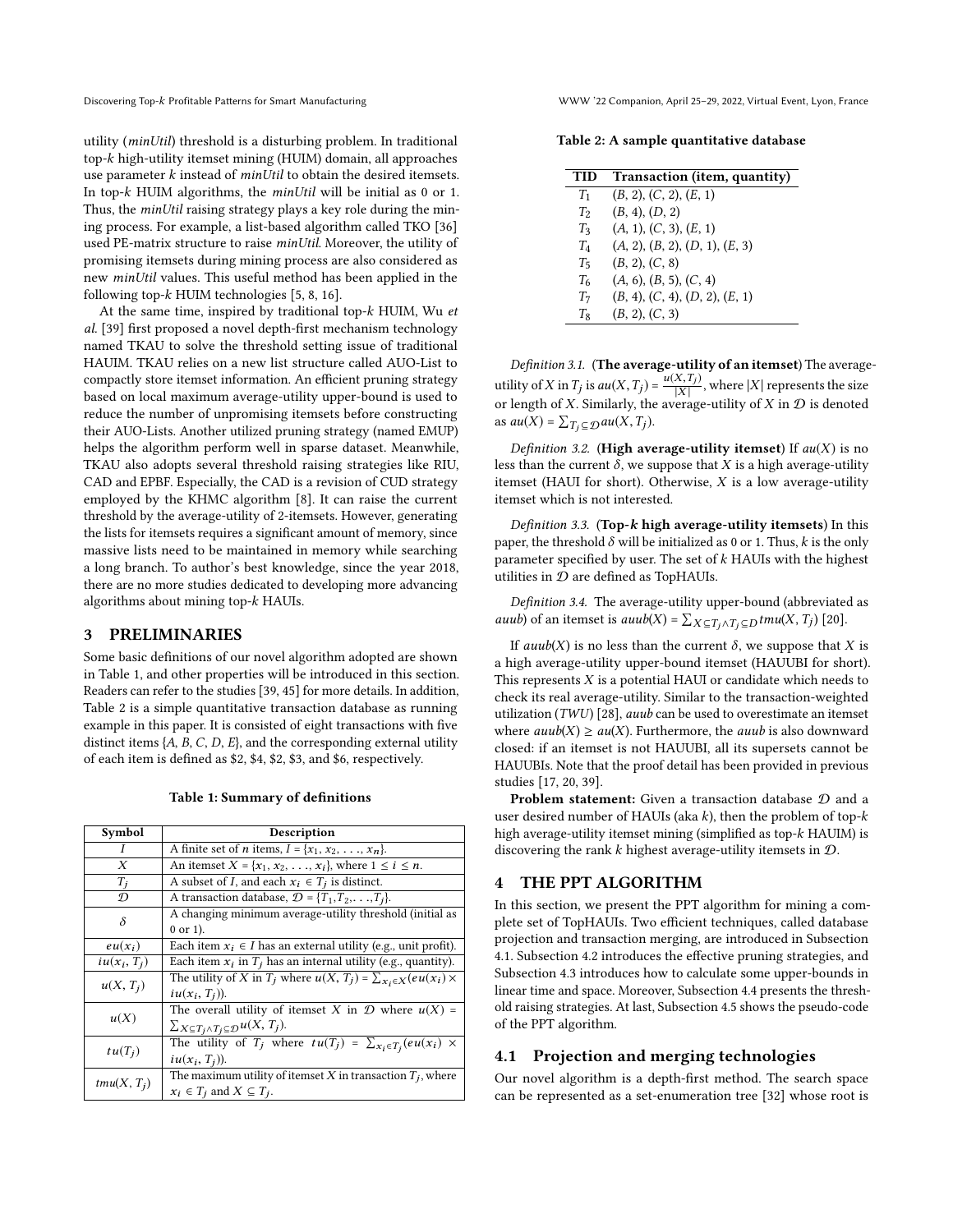empty. In this tree, from up to down, the first level nodes are given distinct items (which belongs to I), the second level nodes are 2 itemsets (means the size of the itemset is 2), and so on. To avoid generating the same nodes repeatedly, a global order  $\prec$  is denoted as the ascending order of auub values of items. For example, according to the Table [2,](#page-2-3)  $a uub(A) = $44$ ,  $a uub(B) = $102$ ,  $a uub(C) = $74$ ,  $a uub(D)$  $= $50$ , and  $a uub(E) = $48$  respectively. Hence, we can obtain an order " $A \prec E \prec D \prec C \prec B$ ". Specially, if *auub* of items are equal, each item sorts in the lexicographical order. All in all, the global order plays an important role in projection and merging process.

Definition 4.1. (Extension [\[45\]](#page-8-13)) An 2-itemset can be obtained by an item extending another distinct item. We suppose  $E(X)$  is the set of all extended items of itemset  $X$  according to the depthfirst method, where  $E(X) = \{x_j \mid x_i \leq x_j, \forall x_i \in X \land x_j \in I\}$ .<br>Thus an extension itemset  $Y'$  of X appears in a subtree of X in Thus, an extension itemset X' of X appears in a subtree of X in set-enumeration tree. The formula can be denoted as  $Y' = Y \cup \{x\}$ set-enumeration tree. The formula can be denoted as  $X' = X \cup \{x_j\}$ , where  $x_j \in E(X)$ .

Definition 4.2. (**Remaining items**) Given an itemset  $X$  in transaction  $T_j$ , we suppose remaining items are  $re(X, T_j) = \{x_i \mid x_i \in T : \land x_i \leq x \land \forall x_i \in Y\}$  in addition, the number of the remaining  $T_j \wedge x_z \leq x_i, \forall x_z \in X$ . In addition, the number of the remaining<br>items of X in T, is  $|x_0(Y, T_1)|$ items of X in  $T_j$  is  $|re(X, T_j)|$ .

Definition 4.3. (Maximum utility of local remaining items) In a transaction  $T_j$ , local remaining items are the extension items of an itemset  $X$ . Thus the maximum utility of local remaining item of an itemset  $X$ . Thus the maximum utility of local remaining item of X is defined as  $lru(X, T_j) = Max({u(x_i)|x_i \in re(X, T_j)}).$ 

Definition 4.4. (Maximum utility of remaining items) Given an itemset X and an item  $x_z$ , where  $x_z \in E(X)$ , the maximum remaining utility of  $x_i$  w.r.t. X is  $mru(X, T_j) = Max({u(x_i) \mid re(X \cup x_z, T_1) \cup x_i \cup x_j})$  $T_j) \cup \{x_z\}$ .

Definition 4.5. (Database projection technology [\[45\]](#page-8-13)) Consider the definition of extension, it is clearly that all items  $x_i \notin E(X)$ can be directly ignored when traversals the subtrees of itemset X in each transaction  $T_j$ . Hence, a database without these irrelevant<br>items is called a projected database. Formally, we use  $X-T$ , repreitems is called a projected database. Formally, we use  $X-T_i$  represents the projection of X in T<sub>j</sub>, where X-T<sub>j</sub> = {x<sub>i</sub> | x<sub>i</sub> ∈ T<sub>j</sub> ∧ x<sub>i</sub> ∈  $F(Y)$  Similarly the projection of X in  $\Omega$  is defined as  $X - \Omega - I X - T$ .  $E(X)$ . Similarly, the projection of X in  $\mathcal D$  is defined as  $X - \mathcal D = \{X - T_j\}$  $| T_j \in \mathcal{D} \wedge X - T_j \neq \emptyset$ .

Definition 4.6. (Transaction merging technology [\[45\]](#page-8-13)) In a projected database, there often appears some identical transactions. A transaction  $T_i$  is identical to another transaction  $T_j$  only if they contain same items. To reduce the cost of database scape, these sets contain same items. To reduce the cost of database scans, these sets of identical transactions can be replaced by a single new transaction  $T_M$ , where  $T_1 = T_2 = \ldots = T_j$ . And the internal utility of each item<br>x: in  $T_M$  is denoted as  $i\mu(x, T_1) = \sum_{x \in M} i\mu(x, T_1)$  $x_i$  in  $T_M$  is denoted as  $iu(x_i, T_k) = \sum_{1 \le k \le j} iu(x_i, T_k)$ .

In order to facility the transaction merging process, we initially sort transactions of the original database by lexicographical order, and then compare elements of two transactions starting backwards. The study in [\[45\]](#page-8-13) described four cases will happen in detail. Due to the limitation of this paper, we simply conclude that the cost of merging all transactions in a projected database is  $O(ml)$ , where m denotes the number of the transactions and l represents the average length of transaction.

#### <span id="page-3-0"></span>4.2 Several pruning strategies

In this subsection, we discuss the efficient pruning strategies adopted in our novel algorithm. We design a novel revised version of upperbound (i.e., local utility) employed by the EFIM algorithm [\[45\]](#page-8-13) and utilize an efficient upper-bound called maximum average-utility [\[42\]](#page-8-10). Before calculating these upper-bounds (except *auub*), we need to prune those unpromising items. Thus, these upper-bounds will be tighter and perform better when mining HAUIs.

<span id="page-3-1"></span>STRATEGY 1. (auub-based pruning strategy) Considering the previous auub definition, if the auub value of an itemset X is less than  $\delta$ , X and its supersets can be pruned in the search space directly.

Definition 4.7. (Local average-utility) Given an itemset  $X$  and an extension item  $x_i \in E(X)$ . The local average-utility of  $x_i$  is denoted as  $lau(X, x_i) = \sum_{\{X \cup x_i\} \subseteq T_j \land T_j \subseteq \mathcal{D}} \frac{u(X) + lru(X, T_j)}{|X|}$  $|X|$ .

PROPERTY 1. (Overestimation using the local average-utility) Let be an itemset X, an item  $x_i \in E(X)$ , and X' is one of super-<br>itemsets of X such as  $x_i \in Y'$ . Then  $lu(X, x_i)$  is always higher itemsets of *X* such as  $x_i \in X'$ . Then  $lau(X, x_i)$  is always higher<br>than  $au(Y')$ than  $au(X')$ .

PROOF. For  $\forall x_i \in E(X)$ , we assume  $Y = X \cup x_i$ , and X' is a par-itemped of X where  $x_i \in X'$  and  $Y \subset Y'$ . Then we have: super-itemset of *X* where  $x_i \in X'$ , and  $Y \subseteq X'$ . Then we have:

$$
au(X') = \sum_{X' \subseteq T_n \land T_n \subseteq \mathcal{D}} \frac{u(X', T_n)}{|X'|}
$$
  
\n
$$
= \sum_{X' \subseteq T_n \land T_n \subseteq \mathcal{D} \land x_j \in E(X)} \frac{u(X, T_n) + u(x_j, T_n)}{|X'|},
$$
 and  
\n
$$
lau(X, x_i) = \sum_{Y \subseteq T_m \land T_m \subseteq \mathcal{D}} \frac{u(X, T_m) + lru(X, T_m)}{|X|}.
$$
  
\n
$$
\therefore T_n \subseteq T_m, u(x_j, T_n) \leq lru(X, T_n),
$$
 and  $|X| < |X'|,$   
\n
$$
\therefore au(X') < lau(X, x_i).
$$

 $\Box$ 

STRATEGY 2. (Local average-utility pruning strategy) Given an itemset X and an item  $x_i \in E(X)$ . If  $law(X, x_i) < \delta$ , then all item-<br>sets containing  ${X \cup x_i}$  are of low average-utility. This represents sets containing  $\{X \cup x_i\}$  are of low average-utility. This represents  $x_i$  can be ignored when exploring subtrees of  $Y$  $x_i$  can be ignored when exploring subtrees of  $X$ .

Definition 4.8. (Maximum average-utility [\[42\]](#page-8-10)) Given an itemset X and its extension item  $x_i \in E(X)$  in transaction  $T_j$ , the maxi-<br>mum average-utility of X in T, is defined as mum average-utility of X in  $T_j$  is defined as

$$
max(X, x_i) = \begin{cases} \frac{u(X, T_j) + mru(X, T_j) \times |re(X, T_j)|}{|X| + |re(X, T_j)|}, mru(X, T_j) > \frac{u(X, T_j)}{|X|} \\ \frac{u(X, T_j) + mru(X, T_j)}{|X| + 1}, 0 < mru(X, T_j) \le \frac{u(X, T_j)}{|X|} \\ 0, mru(X, T_j) = 0. \end{cases}
$$

Then, the maximum average-utility of X in database  $\mathcal{D}$  is denoted<br>as  $max(W) = \sum_{x \in \mathcal{D}} max(W, x)$ as  $\textit{mau}(X) = \sum_{\{X \cup x_i\} \subseteq T_j \land T_j \subseteq \mathcal{D}} \textit{mau}(X, x_i).$ 

PROPERTY 2. (Overestimation using the maximum average**utility**) Given an itemset X and its superset X',  $mau(X)$  is always higher than or equal to  $au(Y')$ higher than or equal to  $au(X')$ .

PROOF. In the first condition,  $mru(X, T_i) > au(X, T_i)$  represents that the average-utility of X' can be maximally increased by the mru(X, T.)  $\times$   $\lfloor re(X, T_1) \rfloor$  value in transaction T. In the second con $mru(X, T_j) \times |re(X, T_j)|$  value in transaction  $T_j$ . In the second con-<br>dition  $0 \leq mru(X, T_i) \leq au(X, T_i)$  means that the average utility dition,  $0 < \text{mru}(X, T_i) \leq \text{au}(X, T_i)$  means that the average-utility of X' can be minimally decreased by the  $mru(X, T_j) \times 1$  value in<br>transaction T. In the last condition  $mru(X, T_i) = 0$  can be viewed transaction  $T_j$ . In the last condition,  $mru(X, T_j) = 0$  can be viewed<br>as that there is no extension of X as that there is no extension of  $X$ .  $\Box$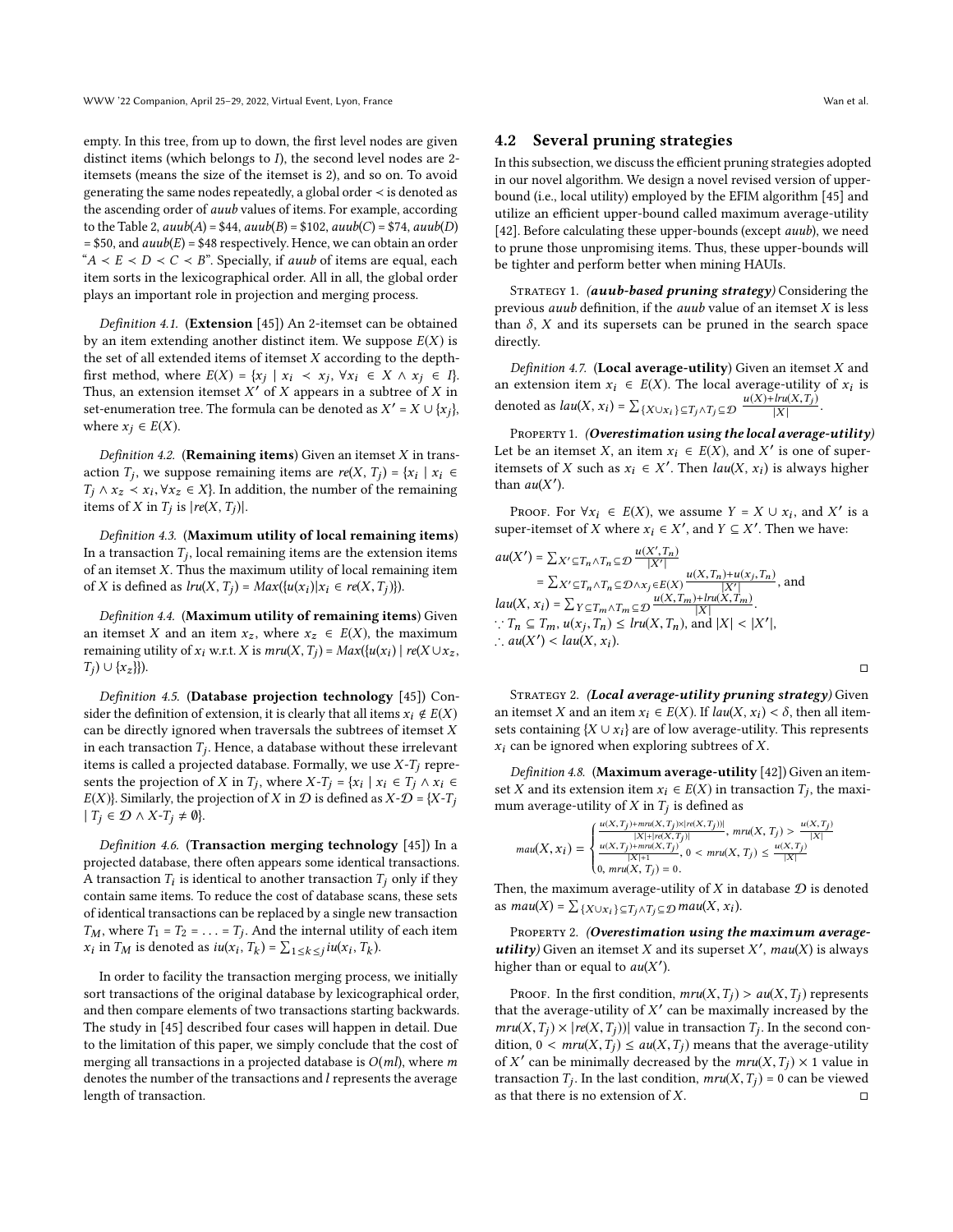STRATEGY 3. (Maximum average-utility pruning strategy) If the maximum average-utility of itemset X is less than  $\delta$ , all supersets of  $X$  are low average-utility itemsets. In other words, it is no need to search the subtrees of node X.

#### <span id="page-4-0"></span>4.3 Calculate upper-bounds using utility array

In this subsection, we adopt an array-based structure called utilitybin. This efficient structure can compute three upper-bounds in linear time and space. Given an itemset X, we assume  $Lauset(X) =$  $\{x_i \mid x_i \in E(X) \land \text{law}(X, x_i) \ge \delta\}$  and  $\text{Mauset}(X) = \{x_i \mid x_i \in E(X) \land \text{max}(X, x_i) > \delta\}$  $max(X, x_i) \geq \delta$ .

Definition 4.9. (Utility-Bin [\[45\]](#page-8-13)) A utility-bin array  $U$  is denoted as  $U[x_i]$ , where  $x_i \in I$  and length  $|U| = |I|$ .  $U[x_i]$  is initialized as 0 and then is used to store utility value.

Calculating the *auub* of each item by U. For each  $x_i \in I$ ,  $U[x_i] = U[x_i] + tmu(T_j)$ . After scanning all transactions of database,<br>it is clear that *U* contains *auth* of each item  $x_i \in I$ it is clear that U contains *auub* of each item  $x_i \in I$ .

Calculating the  $lau$  of each itemset by  $U$ . Given a utility-bin array U initialized with 0 for each  $T_j$ ,  $U[x_i] = U[x_i] + Iau(X, x_i)$ , where  $x_i \in E(X) \land \{X \cup x_i\} \subseteq T_j$ .<br>Colculating the may of each

Calculating the mau of each itemset by U. Given a utilitybin array U initialized with 0 for each  $T_j$ ,  $U[x_i] = U[x_i] + \text{max}(X,$ <br>x:) where  $x_i \in F(X) \land fX \cup x_j$  $x_i$ ), where  $x_i \in E(X) \land \{X \cup x_i\} \subseteq T_j$ .

## <span id="page-4-1"></span>4.4 Threshold raising strategies

Here, we propose a revised version of RIU strategy employed by the REPT algorithm [\[31\]](#page-8-15), which is adopted in our proposed PPT algorithm after scanning the database.

<span id="page-4-4"></span>STRATEGY 4. (RAU: Raising the threshold by average-utility of items) Based on the definition of average-utility of itemsets, each item  $x_i \in I$  in  $D$  can be viewed as a 1-itemset. Then the real average utility  $rau(x_i)$  is equal to  $au(x_i)$  actually. In other words,<br>these 1-itemsets also may be nart of HALUs. Therefore, let rau-list these 1-itemsets also may be part of HAUIs. Therefore, let rau-list = { $rau(x_1)$ ,  $rau(x_2)$ , ...,  $rau(x_i)$ } be a set of real average-utility of each item  $x_i \in I$  and the k-th bighest value in rau-list is denoted each item  $x_i \in I$ , and the k-th highest value in *rau-list* is denoted as  $rau(x_k)$ . If  $rau(x_k)$  is no less than the current  $\delta$ , we can safely raise  $\delta$  to that value raise  $\delta$  to that value.

Then, after the RAU strategy increases the current threshold, we utilize the CAD strategy employed by study [\[39\]](#page-8-6). It is a revised version of CUD strategy employed by KHMC [\[8\]](#page-7-27). The CAD strategy uses a matrix (named CADM) to store the average-utility of 2 itemsets  $X = x_i \cup x_j$  ( $x_i \neq x_j$  and  $x_i, x_j \in I$ ). Moreover, using hashmaps<br>instead of a triangular matrix and considering items with *anul* >  $\delta$ instead of a triangular matrix and considering items with *auub*  $\geq \delta$ will save more memory.

<span id="page-4-5"></span>STRATEGY 5. (CAD: Co-occurrence average-utility descending order raising) Based on previous content, the CADM structure actually stores the real average-utility of 2-itemsets. Therefore, let cad-list = {cad(X<sub>1</sub>), cad(X<sub>2</sub>), ..., cad(X<sub>i</sub>)} where cad(X<sub>i</sub>) is the average-utility of 2-itemset  $X_i$ , and the k-th highest value in *cad-list*<br>is denoted as *cod(X,)* If *cod(X,)* is no less than the current  $\delta$ , we is denoted as  $cad(X_k)$ . If  $cad(X_k)$  is no less than the current  $\delta$ , we can safely raise  $\delta$  to that value can safely raise  $\delta$  to that value.

At last, we adopt another common strategy employed by TKO algorithm called RUC [\[36\]](#page-8-12). In this paper, it uses a ruc-list structure to maintain top-k HAUIs. Each element of ruc-list are sorted by descending order of their own average-utility, and the maximum size of ruc-list is k.

<span id="page-4-6"></span>STRATEGY 6. (RUC: Raising the threshold by average-utility of candidates) During the mining process, if the average-utility of an itemset X is higher than the current  $\delta$ , X will be added into ruc-list. We suppose the  $k$ -th highest value in ruc-list is denoted as  $ruc(x_k)$ . If  $ruc(x_k)$  is no less than the current  $\delta$ , it can be safely that we raise  $\delta$  to that value we raise  $\delta$  to that value.

#### <span id="page-4-2"></span>4.5 Procedure of the proposed algorithm

So far, the key technologies, pruning strategies with upper-bounds, and threshold raising strategies have been presented in detail. In this subsection, we continue introduce the complete procedurecode of the proposed PPT algorithm. Algorithm [1](#page-4-3) posts the main procedure of the PPT algorithm.

|  | Algorithm 1: Proposed PPT algorithm |  |
|--|-------------------------------------|--|
|  |                                     |  |

<span id="page-4-3"></span>

| <b>Input:</b> $D$ : a transaction database, $k$ : the desired number of |
|-------------------------------------------------------------------------|
| HAUIs.                                                                  |
| <b>Output:</b> A priority queue of top-k HAUIs.                         |
| initializa itameat $\alpha$ as $\theta$ .                               |

- 1 initialize itemset  $\alpha$  as  $\emptyset$ ;
- <sup>2</sup> initialize utility list rau-list as ∅;
- 3 set the initial minimum average-utility  $\delta$  as 1;
- 4 initialize an empty priority queue  $TopHAUIs$  of size  $k$ ;
- 5 scan  $D$ , compute real utility of all items  $x_i \in I$ , and store rau-list $(x_i)$  in rau-list;
	- // **the RAU strategy**
- 6 raise the current  $\delta$  by rau-list;
- 7 using utility-bin array U calculates *auub* of all items  $x_i$ ;
- 8 sort each item in U by the global order  $\prec$  of *auub* increasing values;
- 9 compute  $Lauset(\alpha) = \{x_i \mid auub(x_i) \ge \delta\};$ 
	- // **the auub strategy**
- 10 scan  $D$ , remove items  $x_i \notin Lauset(\alpha)$  in each  $T_i \in D$ ; // **the transaction merging technology**
- <sup>11</sup> merging and then deleting empty transactions;
- <sup>12</sup> sort all changed transactions and their consist of items, then obtain a new database  $\mathcal{D}'$ ;
- 13 compute  $MauSet(\alpha) = \{x_i \mid x_i \in LausSet(\alpha) \land mau(\alpha, x_i) \ge \delta\};$ // **the CAD strategy**
- 14 scan  $\mathcal{D}'$ , and create *cad-list* to raise  $\delta$ ;
- 15 call **Search**( $\alpha$ ,  $\mathcal{D}'$ , MauSet( $\alpha$ ), LauSet( $\alpha$ ), δ, TopHAUIs);
- <sup>16</sup> return TopHAUIs

It takes a transaction database  $\mathcal D$  and a desired number of HAUIs  $k$  as input and output a priority queue of top- $k$  HAUIs as result. In Lines 1-4, the algorithm initializes several key parameters (i.e.,  $\alpha$ ,  $rau$ -list,  $\delta$  and TopHAUIs). Then the algorithm scans the database and computes each *rau-list*( $x_i$ ) of item  $x_i \in I$  in Line 5. After that, that that  $\sum_{i=1}^{n} x_i$  and  $\sum_{i=1}^{n} x_i$  and  $\sum_{i=1}^{n} x_i$  and  $\sum_{i=1}^{n} x_i$  and  $\sum_{i=1}^{n} x_i$  and  $\sum_{i=1}^{n} x_i$  and  $\sum_{i=1}^{n} x_i$  and  $\sum_{$ strategy [4](#page-4-4) raises the current threshold  $\delta$  for the first time (Line 6). According to the utility-bin array structure, the auub upper-bound of each  $x_i$  is obtained and we sort them by the *auub* increasing<br>order (Lines 7 and 8). The algorithm then finds all extension items order (Lines 7 and 8). The algorithm then finds all extension items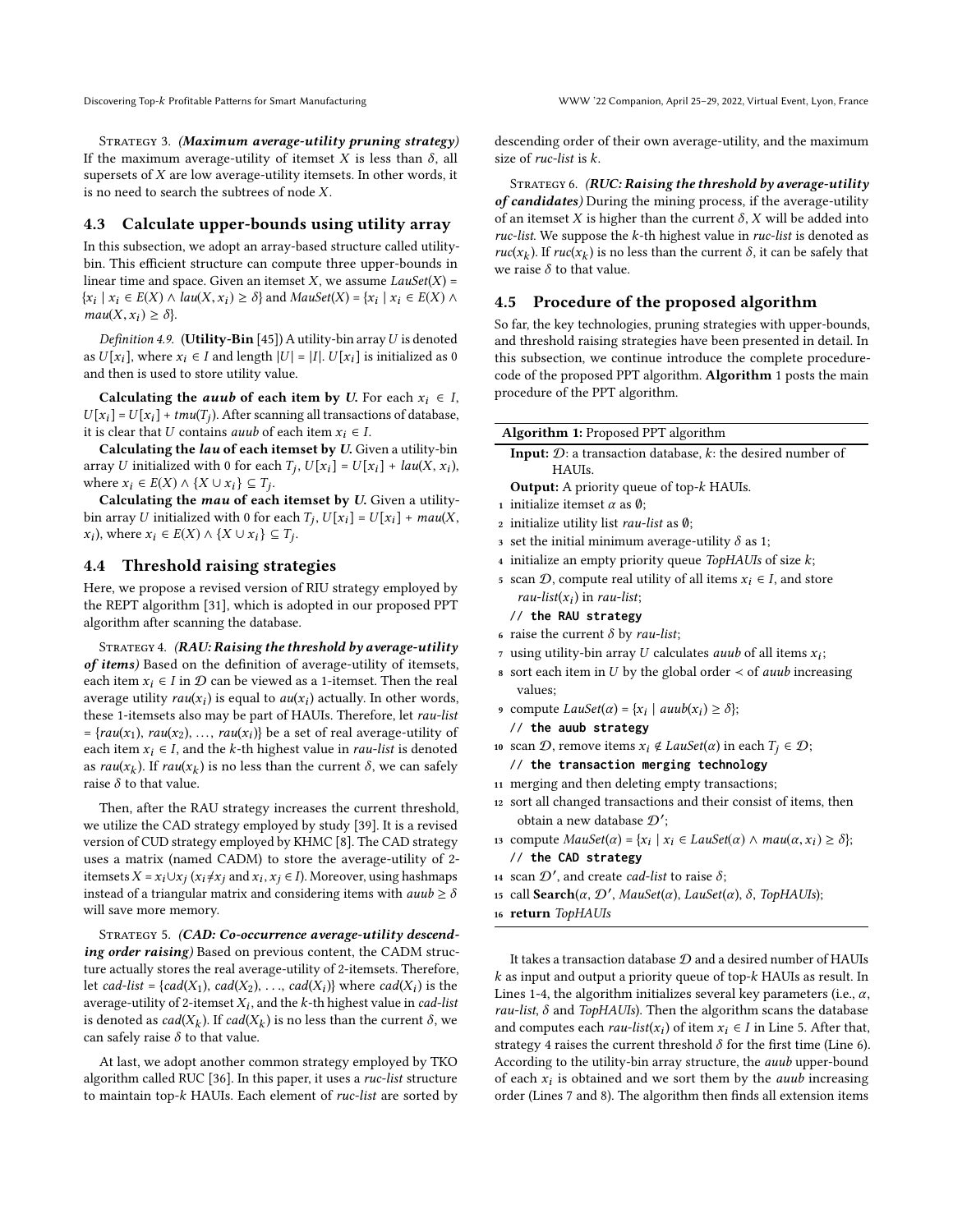of  $\alpha$  by comparing *auub* values and  $\delta$  (Line 9). Note that the  $\alpha$  is still empty in the case. The database is scanned by the second time and then we remove all unpromising items by Strategy [1](#page-3-1) (Line 10). At the same time, due to the modified transactions, we can obtain a novel database  $\mathcal{D}'$  (Lines 11 and 12). Then, the algorithm computes the maximum average-utility of each promising item by utility-bin array structure (Line 13). In Line 14, the algorithm scans the new database and then adopts Strategy [5](#page-4-5) to raise  $\delta$  again. Thereafter, the algorithm calls the recursive Search procedure (Algorithm [2\)](#page-5-1) to mine promising itemsets with depth-first mechanism (Line 15). Finally, the PPT algorithm will return a priority queue of top-k HAUIs as result.

Algorithm 2: The Search procedure

<span id="page-5-1"></span>**Input:**  $\alpha$ : the current itemset,  $\alpha$ - $\mathcal{D}$ : the projected database of α, MauSet(α): the MauSet items of α, LauSet(α): the LauSet items of  $\alpha$ ,  $\delta$ : a minimum average-utility threshold, and TopHAUIs: a priority queue of top-k HAUIs.

**Output:** a set of top-k HAUIs which contains extensions of  $\alpha$ . 1 for each item  $x_i \in \text{MauSet}(\alpha)$  do

| $\beta = \alpha \cup \{x_i\};$                                                                                                    |
|-----------------------------------------------------------------------------------------------------------------------------------|
| // the transaction merging technology                                                                                             |
| scan α-D, calculate $au(β)$ , and then create $β$ -D;                                                                             |
| // the RUC strategy                                                                                                               |
| if $au(\beta) \geq \delta$ then                                                                                                   |
| if $ TopHAUIs  \geq k$ then                                                                                                       |
| delete the $k$ -th itemset in $TopHAUIs$ ;                                                                                        |
| end                                                                                                                               |
| add $\beta$ into <i>TopHAUIs</i> , and update the current $\delta$ ;                                                              |
| end                                                                                                                               |
| scan $\beta$ -D, calculate $mau(\beta, x_i)$ , and $lau(\beta, x_i)$ where items                                                  |
| $x_i \in Lauset(\alpha)$ ;                                                                                                        |
| obtain <i>MauSet(<math>\beta</math>)</i> items where the extension items $x_i \in$                                                |
| $LauSet(\alpha);$                                                                                                                 |
| obtain <i>LauSet(<math>\beta</math>)</i> items where the extension items $x_i \in$                                                |
| $LauSet(\alpha);$                                                                                                                 |
| call <b>Search</b> ( $\beta$ , $\beta$ - $\mathcal{D}$ , <i>MauSet</i> ( $\beta$ ), <i>LauSet</i> ( $\beta$ ), <i>TopHAUIs</i> ); |
| 14 end                                                                                                                            |
|                                                                                                                                   |

Algorithm [2](#page-5-1) presents the Search procedure. It takes six parameters as input: the current extended itemset  $\alpha$ , the projected database of  $\alpha$ , the *MauSet* and *LauSet* items of  $\alpha$ , the current minimum average-utility threshold  $\delta$  and a priority queue of top- $k$  HAUIs. The procedure mainly focuses on finding all single item extensions of  $\alpha$  (that is  $\beta = \alpha \cup x_i$ ), where  $x_i$  is MauSet item. For each  $\beta$ , the procedure first checks whether it is an HAUI or not. If it is true, according to the Strategy [6,](#page-4-6) the procedure adds  $\beta$  into TopHAUIs and then raises  $\delta$  value if the length of HAUIs is already no less than k (Lines 4-10). At the same time, the projected database  $β$ - $D$ is created in Line 3. The procedure scans  $β$ - $D$  to obtain *MauSet* and LauSet items of  $\beta$  (Lines 11-13). At last, the procedure inputs the new parameters about  $\beta$  into the *Search* procedure until no extension item occurs (Line 14).

### <span id="page-5-0"></span>5 PERFORMANCE EVALUATION

To the best of our knowledge, TKAU is the most efficient algorithm for mining top-k HAUIs. We have tried our best to make the experimental TKAU algorithm performed as well as the results in study [\[39\]](#page-8-6). To evaluate the performance of upper-bounds of PPT, we also designed another version of PPT which did not adopt the maximum average-utility pruning strategy (named PPT∗ ).

#### 5.1 Experimental setup and data description

To demonstrate the effectiveness and efficiency of PPT, we have conducted some experiments. The experimental equipment is a PC with 64 bit Intel(R) Core(TM) i5-8300H @2.30GHz Intel Core Processor with 16GB RAM running on Windows 10. All tested algorithms are implemented by Java language.

We used four datasets to evaluate the performance of PPT, including three real dataset (chess, mushroom, and retail) and a synthetic dataset (T10I4D100K). As shown in Table [3,](#page-5-2) the retail is a sparse dataset and has the most distinct items. The chess is the densest dataset which average length of transaction is 37. All of these datasets can be downloaded from the open source website<sup>[1](#page-5-3)</sup>.

#### Table 3: Basic information about datasets

<span id="page-5-2"></span>

| <b>Dataset</b> | #Trans  | #Items | #AvgLen | $\#Type$ |
|----------------|---------|--------|---------|----------|
| chess          | 3.196   | 75     | 37      | Dense    |
| mushroom       | 8.124   | 119    | 23      | Dense    |
| retail         | 88.162  | 16,470 | 10.3    | Sparse   |
| T10I4D100K     | 100.000 | 870    | 10.1    | Sparse   |

#### 5.2 Efficiency evaluation

In Figure [1,](#page-6-1) we first evaluated the runtime usage of three algorithms. In Figure [1,](#page-6-1) in chess and mushroom datasets, both PPT and PPT∗ perform better than TKAU. The most important reason is that PPT utilizes the transaction merging technique on the projected database. By replacing identical transactions with one transaction, the proposed algorithm significantly reduces the runtime of dataset scanning. Moreover, in sparse datasets, the gap between TKAU and PPT is not as much as that of dense datasets. This represents that our novel algorithm will have a better performance in mining cloud manufacturing data than that of TKAU. On the other hand, when k is 1,000, TKAU takes approximately three times execution time than that of PPT in Figure [1\(](#page-6-1)d). In conclusion, the experimental results show that the performances of PPT and PPT∗ are better than TKAU in running time consumption.

Then, the memory usage is shown in Figure [2.](#page-6-2) It is clearly that PPT outperforms TKAU on all datasets. Due to chess is the densest dataset and merging technology is adopted, the memory consumption of TKAU is nearly up to one order of magnitude more than that of PPT and PPT<sup>\*</sup>. In Figure [2\(](#page-6-2)a), TKAU still costs 444 MB though k is<br>100. Consider the much room and T10I4D100K datasets. PPT always 100. Consider the mushroom and T10I4D100K datasets, PPT always takes less memory than PPT $*$  with various  $k$ . This means maximum average-utility upper-bound plays a important role during mining process. Therefore, we can take a conclusion that PPT performs better than TKAU in terms of memory consumption.

<span id="page-5-3"></span><sup>&</sup>lt;sup>1</sup>SPMF[:http://www.philippe-fournier-viger.com/spmf/index.php?link=datasets.php](http://www.philippe-fournier-viger.com/spmf/index.php?link=datasets.php)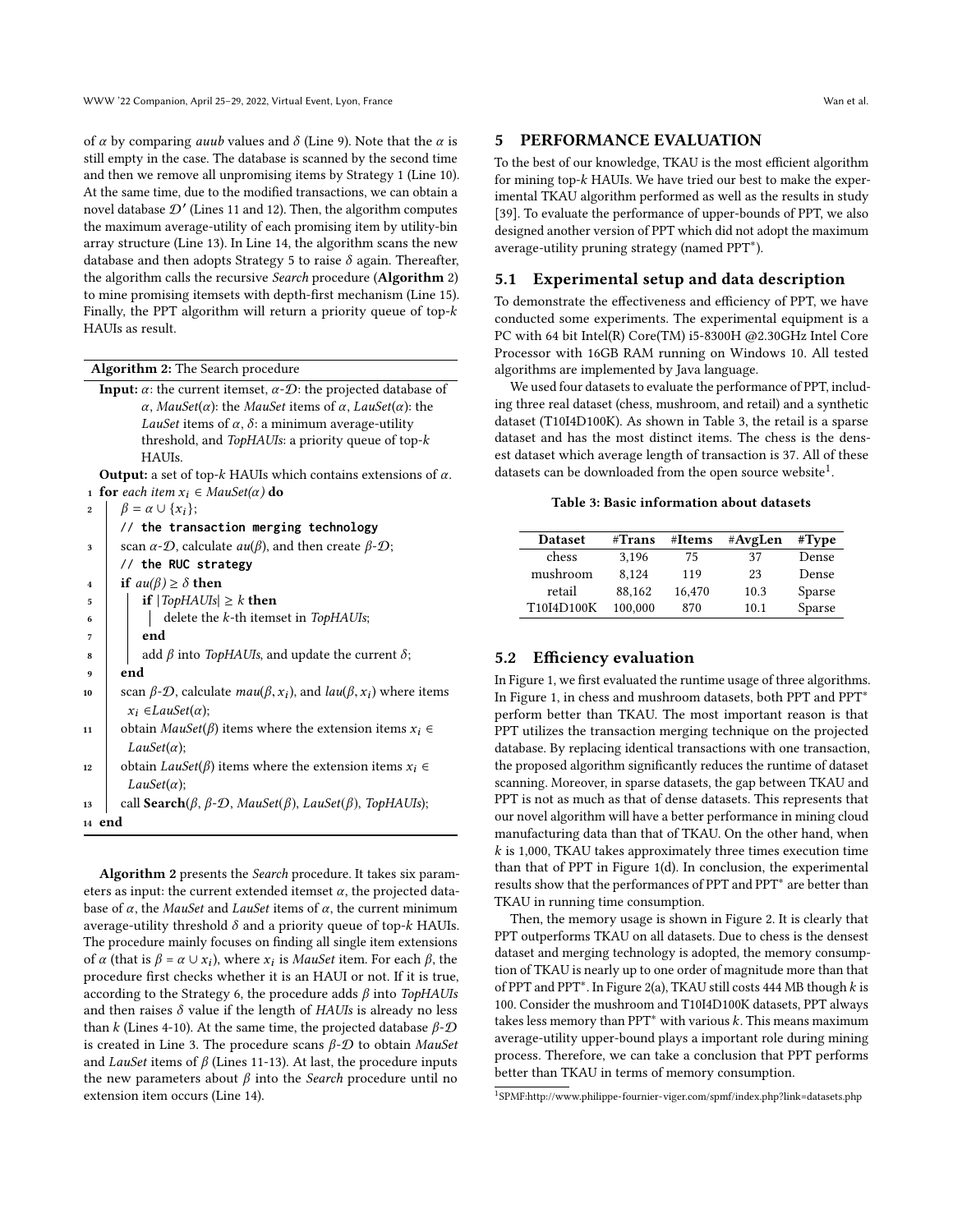<span id="page-6-1"></span>

Figure 1: Runtime usage with various k.

<span id="page-6-2"></span>

Figure 2: Memory consumption with various k.

We also have compared the ability of the PPT and TKAU algorithms in terms of pruning. Table [4](#page-6-3) summarizes the results of the algorithms when  $k$  is 100, 300, 500, 700, 900 and 1,000, respectively. We can learn that PPT usually generates less candidates in sparse datasets. Although PPT∗ has always generate massive candidates which is bigger than that of TKAU greatly, PPT∗ still performs better than TKAU in terms of runtime and memory consumption (Figure [1](#page-6-1) and Figure [2\)](#page-6-2). The reason is TKAU is a list-based algorithm, and a list contains many tuples. If TKAU discovers an itemset, a new AUO-List will be constructed and will be kept in memory all the time. To obtain high level itemset from AUO-Lists, TKAU must scan two lists to determine whether the new itemset can be generated. In addition, comparing the number of candidates generated between

<span id="page-6-3"></span>Table 4: The number of candidates generated

| <b>Dataset</b> | k    | <b>PPT</b> | $PPT^*$   | <b>TKAU</b> |
|----------------|------|------------|-----------|-------------|
| chess          | 100  | 100,080    | 121,419   | 187,166     |
|                | 300  | 364,067    | 439,036   | 396,938     |
|                | 500  | 815,713    | 960,204   | 547,087     |
|                | 700  | 1,299,749  | 1,527,461 | 680,409     |
|                | 900  | 1,699,787  | 2,001,297 | 802,727     |
|                | 1000 | 2,052,788  | 2,406,194 | 861,859     |
| retail         | 100  | 213        | 793       | 202         |
|                | 300  | 769        | 2,348     | 821         |
|                | 500  | 1,331      | 3,885     | 1,694       |
|                | 700  | 1,772      | 5,278     | 2,785       |
|                | 900  | 2,268      | 6,629     | 4,004       |
|                | 1000 | 2,491      | 7,297     | 4,641       |
| mushroom       | 100  | 659        | 4,083     | 1,595       |
|                | 300  | 6,365      | 21,504    | 4,821       |
|                | 500  | 15,611     | 45,305    | 7,371       |
|                | 700  | 23,403     | 74,003    | 10,055      |
|                | 900  | 35,662     | 104,130   | 12,509      |
|                | 1000 | 44,337     | 125,000   | 13,604      |
| T10I4D100K     | 100  | 399        | 505       | 100         |
|                | 300  | 1,066      | 2,308     | 672         |
|                | 500  | 1,893      | 4,553     | 1,954       |
|                | 700  | 2,922      | 6,987     | 4,226       |
|                | 900  | 3,953      | 8,962     | 6,450       |
|                | 1000 | 4,543      | 9,876     | 7,281       |

PPT and PPT<sup>\*</sup>, the results prove that the maximum average-utility upper-bound is vital in our novel algorithm.

#### 5.3 Scalability evaluation

Finally, we took two experiments in terms of the scalability of three algorithms in T10I4D100K. Especially, the symbol "20K" means the tested dataset has 20,000 transactions and others so on. We respectively set  $k$  as 1,000 and 5,000 in two experiments. Figure [3](#page-7-30) shows the runtime and memory usage both linearly raise with increased dataset size. In addition, PPT always performs better than TKAU in all cases. All in all, we can draw a conclusion that PPT has a good scalability in terms of execution time and memory consumption.

# <span id="page-6-0"></span>6 CONCLUSION AND FUTURE WORK

Manufacturing datasets mostly contain numerous data which can be used to improve data intelligence. In this paper, by addressing the problem of data analytic for cloud manufacturing, we proposed an efficient data mining algorithm for discovering top-k profitable patterns with average-utility. Several novel upper-bounds and their corresponding pruning strategies are utilized to improve the performance of the novel algorithm. Especially, the maximum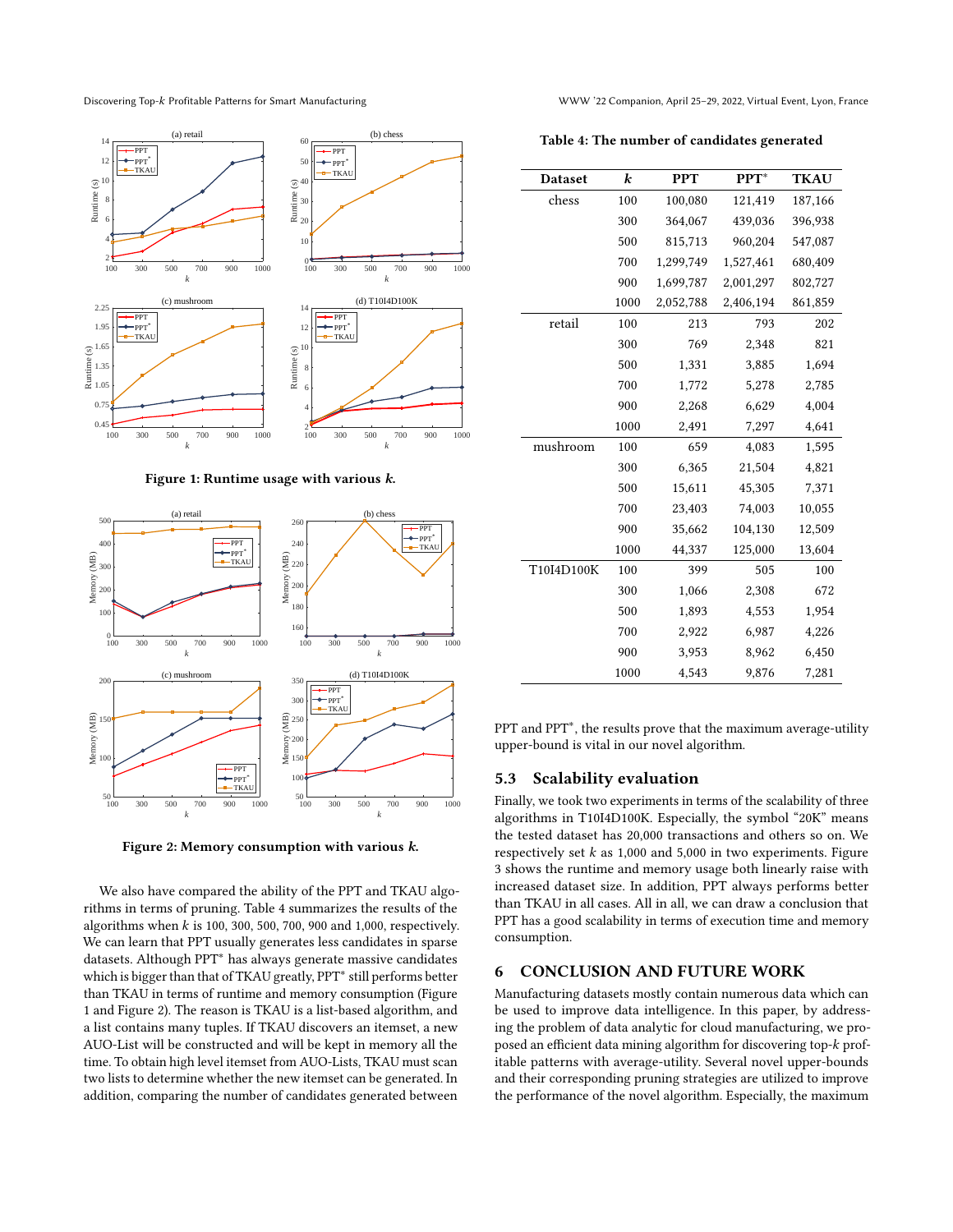<span id="page-7-30"></span>

Figure 3: Scalability experiments on T10I4D100K.

average-utility pruning strategy can reduce massive useless items before mining high level itemsets. On the other hand, the combine maximum average-utility upper-bound and local average-utility upper-bound has greatly improve the pruning performance of the proposed algorithm. The results on both real and synthetic datasets show that the novel algorithm is more efficient in terms of execution time and memory usage than the existing algorithm.

Although the novel algorithm has a good performance in terms of runtime and memory consumption, it still generates too many uninteresting candidates during the intermediate mining processes. Thus, designing more tighter upper-bounds will be the next direction in our future work. Furthermore, using the novel algorithm to discover closed patterns or applying PPT technology in distributed environment is interesting for future work.

## 7 ACKNOWLEDGMENT

This research was supported in part by the National Natural Science Foundation of China (Grant Nos. 61902079 and 62002136), Guangzhou Basic and Applied Basic Research Foundation (Grant Nos. 202102020928 and 202102020277), and the project of Guangzhou Science and Technology (Grant No. 202007010004).

#### REFERENCES

- <span id="page-7-0"></span>[1] Luigi Atzori, Antonio Iera, and Giacomo Morabito. 2010. The internet of things: A survey. Computer Networks 54, 15 (2010), 2787–2805.
- <span id="page-7-8"></span>[2] Chien-Ming Chen, Lili Chen, Wensheng Gan, Lina Qiu, and Weiping Ding. 2021. Discovering high utility-occupancy patterns from uncertain data. Information Sciences 546 (2021), 1208–1229.
- <span id="page-7-9"></span>[3] Jiahui Chen, Xu Guo, Wensheng Gan, Chien-Ming Chen, Weiping Ding, and Guoting Chen. 2020. OSUMI: On-shelf utility mining from itemset-based data. In IEEE International Conference on Big Data. IEEE, 5340–5349.
- <span id="page-7-13"></span>[4] Jiahui Chen, Xu Guo, Wensheng Gan, Chien-Ming Chen, Weiping Ding, and Guoting Chen. 2022. On-shelf utility mining from transaction database. Engineering Applications of Artificial Intelligence 107 (2022), 104516.
- <span id="page-7-18"></span>[5] Jiahui Chen, Shicheng Wan, Wensheng Gan, Guoting Chen, and Hamido Fujita. 2021. TOPIC: Top-k high-utility itemset discovering. arXiv preprint, arXiv:2106.14811 (2021).
- <span id="page-7-12"></span>for mining temporal high utility itemsets from data streams. Journal of Systems and Software 81, 7 (2008), 1105–1117.
- <span id="page-7-21"></span>[7] Alican Dogan and Derya Birant. 2021. Machine learning and data mining in manufacturing. Expert Systems with Applications 166 (2021), 114060.
- <span id="page-7-27"></span>[8] Quang-Huy Duong, Bo Liao, Philippe Fournier-Viger, and Thu-Lan Dam. 2016. An efficient algorithm for mining the top- $k$  high utility itemsets, using novel threshold raising and pruning strategies. Knowledge-Based Systems 104 (2016), 106–122.
- <span id="page-7-3"></span>[9] Philippe Fournier-Viger, Jerry Chun-Wei Lin, Bay Vo, Tin-Truong Chi, Ji Zhang, and Hoai Bac Le. 2017. A survey of itemset mining. Wiley Interdisciplinary Reviews: Data Mining and Knowledge Discovery 7, 4 (2017), e1207.
- <span id="page-7-4"></span>[10] Wensheng Gan, Lili Chen, Shicheng Wan, Jiahui Chen, and Chien-Ming Chen. 2022. Anomaly Rule Detection in Sequence Data. IEEE Transactions on Knowledge and Data Engineering. DOI: 10.1109/TKDE.2021.3139086 (2022), 1–14.
- <span id="page-7-10"></span>[11] Wensheng Gan, Chun-Wei Lin, Philippe Fournier-Viger, Han-Chieh Chao, Vincent Tseng, and Philip S Yu. 2021. A survey of utility-oriented pattern mining. IEEE Transactions on Knowledge and Data Engineering 33, 4 (2021), 1306–1327.
- <span id="page-7-22"></span>[12] Wensheng Gan, Jerry Chun-Wei Lin, Han-Chieh Chao, and Justin Zhan. 2017. Data mining in distributed environment: a survey. Wiley Interdisciplinary Reviews: Data Mining and Knowledge Discovery 7, 6 (2017), e1216.
- <span id="page-7-25"></span>[13] Wensheng Gan, Jerry Chun-Wei Lin, Philippe Fournier-Viger, Han-Chieh Chao, Tzung-Pei Hong, and Hamido Fujita. 2018. A survey of incremental high-utility itemset mining. Wiley Interdisciplinary Reviews: Data Mining and Knowledge Discovery 8, 2 (2018), e1242.
- <span id="page-7-23"></span>[14] Wensheng Gan, Jerry Chun-Wei Lin, Philippe Fournier-Viger, Han-Chieh Chao, and Philip S Yu. 2021. HUOPM: High-utility occupancy pattern mining. IEEE Transactions on Cybernetics 50, 3 (2021), 1195–1208.
- <span id="page-7-5"></span>[15] Wensheng Gan, Jerry Chun-Wei Lin, Philippe Fournier-Viger, Han-Chieh Chao, Justin Zhan, and Ji Zhang. 2018. Exploiting highly qualified pattern with frequency and weight occupancy. Knowledge and Information Systems 56, 1 (2018), 165–196.
- <span id="page-7-19"></span>[16] Wensheng Gan, Shicheng Wan, Jiahui Chen, Chien-Ming Chen, and Lina Qiu. 2020. TopHUI: Top-k high-utility itemset mining with negative utility. In IEEE International Conference on Big Data. IEEE, 5350–5359.
- <span id="page-7-14"></span>[17] Tzung-Pei Hong, Cho-Han Lee, and Shyue-Liang Wang. 2009. Mining high average-utility itemsets. In Proceedings of the IEEE International Conference on Systems, Man and Cybernetics. IEEE, 2526–2530.
- <span id="page-7-15"></span>[18] Heonho Kim, Unil Yun, Yoonji Baek, Jongseong Kim, Bay Vo, Eunchul Yoon, and Hamido Fujita. 2021. Efficient list based mining of high average utility patterns with maximum average pruning strategies. Information Sciences 543 (2021), 85–105.
- <span id="page-7-16"></span>[19] Jongseong Kim, Unil Yun, Eunchul Yoon, Jerry Chun-Wei Lin, and Philippe Fournier-Viger. 2020. One scan based high average-utility pattern mining in static and dynamic databases. Future Generation Computer Systems 111 (2020), 143–158.
- <span id="page-7-28"></span>[20] Guo-Cheng Lan, Tzung-Pei Hong, and Vincent S Tseng. 2012. Efficiently mining high average-utility itemsets with an improved upper-bound strategy. International Journal of Information Technology & Decision Making 11, 05 (2012), 1009–1030.
- <span id="page-7-17"></span>[21] Tuong Le, Bay Vo, Van-Nam Huynh, Ngoc Thanh Nguyen, and Sung Wook Baik. 2020. Mining top-k frequent patterns from uncertain databases. Applied Intelligence 50, 5 (2020), 1487–1497.
- <span id="page-7-2"></span>[22] Jingran Li, Fei Tao, Ying Cheng, and Liangjin Zhao. 2015. Big data in product lifecycle management. The International Journal of Advanced Manufacturing Technology 81, 1 (2015), 667–684.
- <span id="page-7-1"></span>[23] Shancang Li, Li Da Xu, and Shanshan Zhao. 2015. The internet of things: a survey. Information Systems Frontiers 17, 2 (2015), 243–259.
- <span id="page-7-11"></span>[24] Jerry Chun-Wei Lin, Wensheng Gan, Philippe Fournier-Viger, Tzung-Pei Hong, and Han-Chieh Chao. 2017. FDHUP: Fast algorithm for mining discriminative high utility patterns. Knowledge and Information Systems 51, 3 (2017), 873–909.
- <span id="page-7-24"></span>[25] Jerry Chun-Wei Lin, Wensheng Gan, Philippe Fournier-Viger, Tzung-Pei Hong, and Vincent S Tseng. 2016. Fast algorithms for mining high-utility itemsets with various discount strategies. Advanced Engineering Informatics 30, 2 (2016), 109–126.
- <span id="page-7-6"></span>[26] Jerry Chun-Wei Lin, Wensheng Gan, Philippe Fournier-Viger, Tzung-Pei Hong, and Vincent S Tseng. 2016. Weighted frequent itemset mining over uncertain databases. Applied Intelligence 44, 1 (2016), 232–250.
- <span id="page-7-26"></span>[27] Jerry Chun-Wei Lin, Shifeng Ren, Philippe Fournier-Viger, and Tzung-Pei Hong. 2017. EHAUPM: Efficient high average-utility pattern mining with tighter upper bounds. IEEE Access 5 (2017), 12927–12940.
- <span id="page-7-29"></span>[28] Ying Liu, Weikeng Liao, and Alok Choudhary. 2005. A two-phase algorithm for fast discovery of high utility itemsets. In Proceedings of the Pacific Asia Conference on Knowledge Discovery and Data Mining. Springer, 689–695.
- <span id="page-7-20"></span>Yongkui Liu, Lihui Wang, and Xi Vincent Wang. 2018. Cloud manufacturing: latest advancements and future trends. Procedia Manufacturing 25 (2018), 62–73.
- <span id="page-7-7"></span>[30] Jinbao Miao, Shicheng Wan, Wensheng Gan, Jiayi Sun, and Jiahui Chen. 2021. Targeted High-Utility Itemset Querying. In Proceedings of the IEEE International